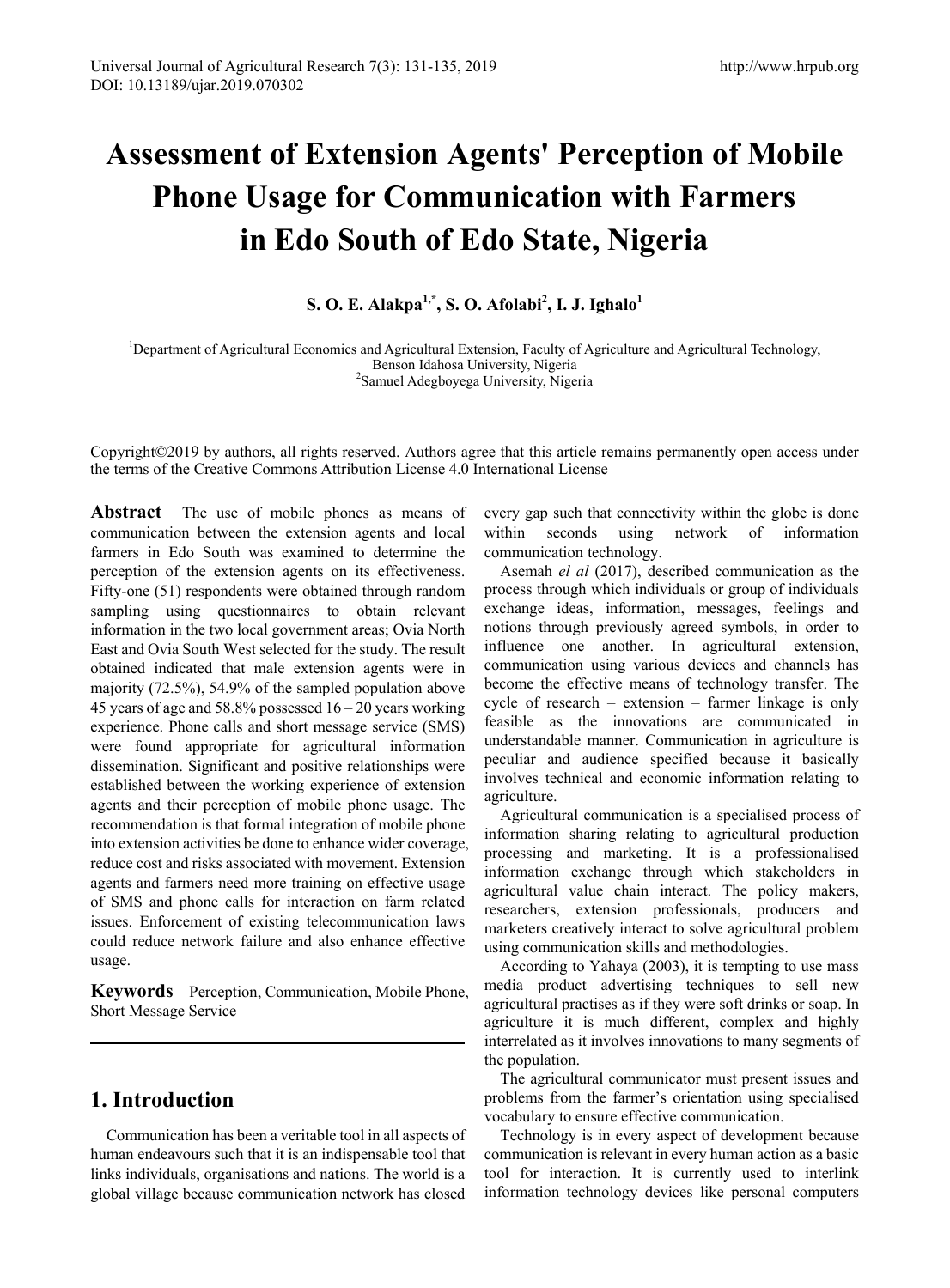with the use of communication gadgets like telephones and other telecommunication networks.

The role of technology in development globally is a great asset as a result of ever increasing population the emergence needs of human which is due to various challenges of war, insurgence, famine, disease outbreak and various effects of climatic change.

In agriculture technology has been a booster because it replaces the manual labour with technology driven gadgets which ease operations, reduces cost and increases land area under cultivation. Lynch (2018) opined that technology has been acclaimed as the answer to agricultural transformation with its potential as an aid to increase farming efficiency, resilience and yields while maximising costs. Several initiatives are springing up to introduce various information communication devices to facilitate agribusiness

Dookie (2018) reported Revofarm activities. It is a Jamaican Short Message Service and web-based application leading the way in providing weather and agronomic data to farmers on their phones and empowering them to make smart field-level decisions. It was observed that over 200,000 farmers registered in Jamaica lived in poverty and were unable to break even. In 2014, annual agricultural production declined by 30% after months of extreme drought and bush fires and this propelled Ricardo Cowdie the initiator of Revofarm, such that the objective of his organisation focused on reducing the devastating effect of the disaster. The focus was majorly to reduce the impacts of climate change on crop production thus reducing poverty.

In Ethiopia blueMoon is a youth agribusiness incubator that guides start-ups towards sustainable growth. African Agribusiness Incubators Network, the Entrepreneurship Program for Innovation in the Caribbean and Technical Centre for Agricultural and Rural Cooperation (CTA) Pitch Agrittack are also involved in information communication technology promotion for young entrepreneurs.

Globally, 92% of internet users access the web via mobile devices and 81% of Africa's population has subscriptions while 29% are active internet users (Hootsuite 2018)

The use of mobile phones is widespread in Nigeria such that it has become indispensable in all categories of business and interactions both in the rural and urban settings. The introduction of Electronic Wallet System in Nigeria in 2011 led to a breakthrough in farm input distribution to farmers. The system basically depended on the use of mobile phones, according to Adesina (2015) vouchers for subsidised inputs; seeds and fertilizers were programmed to be received on farmers' mobile phones to buy inputs directly from the agro-dealers such that 20 million smallholder farmers were reached.

Chatel (2018), asserted that mobile phones will be essential in agriculture because future farmers will not necessarily be born into farming families. They will be more likely to become farmers with greater opportunities to learn the trade and adapt their knowledge and skills to address new challenges. It was further reported that (GSMA) Global System for Mobile Association projected that the number of mobile phone subscribers in sub-Sahara Africa should grow from 420 million to 535 million between 2016 and 2020 with 40% of them having internet access.

Information communication technology is becoming trail blazer in every aspect of economy globally because it enhances information exchange such that information transfer is done faster and cheaper than it has ever been.

#### **1.1. Communication Channels in Extension**

The various existing communication channels have been employed in agricultural extension as a means of transmitting information between the sender and the receiver. According to Torimiro and Alfred (2008), information is transmitted over a channel that links the sender and the receiver. Messages may be oral, written or verbal and they could be transferred through electronic, print, surface mail and information communication technology including mobile phones.

The Global System of Mobile, Internet, computers, digital radios etc are information communication technology devices that are currently being employed all over the world to promote agricultural development by all stakeholders, farmers, agro input and output marketers, extension professionals, researchers, policy makers etc. The mobile based technology have the potential to deliver to every farmer who has a phone, farm innovation that will be relevant to help adopt the new technology anytime (Ajala 2015)

# **2. Methodology**

The study was carried out in Ovia North East and Ovia South West Local Government areas (Edo South agro ecological zone) of Edo State, Nigeria

The area of study is located between longitude  $05^004'$ North and  $06^043$ ' East and Latitude  $05^044$ ' latitude. It is bounded in the North by Kogi State and Delta State by the South; Ondo State by the West and Anambra by the East. The State is made up of eighteen Local Government Areas and has a land mass of  $19819km^2$  with a population of 3,233,366 persons and population density of 163.14 (NNPC 2006).

The study area (Ovia North East and Ovia South West Local Government areas) are made up of twelve and nine communities respectively and the study covered the Extension Agents working with farmers in the area. sixty extension workers were randomly selected for sampling but only fifty-one respondents were surveyed and used for the analysis.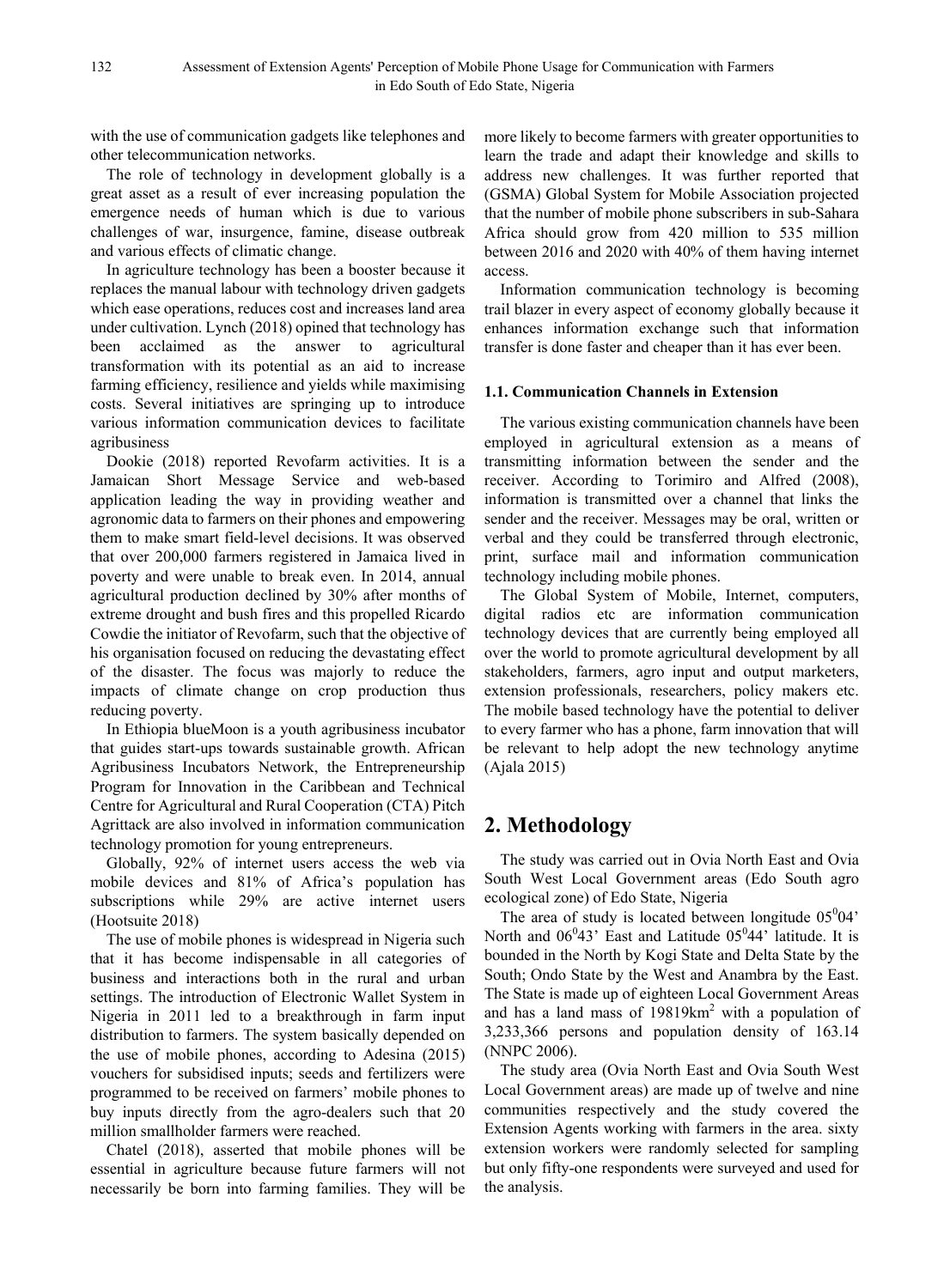Purposive sampling technique was used to select two local government areas from the seven local government areas constituting Edo South Agro-ecological zone because of their peculiarity as predominantly agrarian communities.

#### **2.1. Measurement of Variables**

The measurement of variables was done taking socioeconomic characteristics of the respondents, frequency of contact with farmers, Global System Mobile features considered appropriate for information dissemination and respondents' perception of the efficiency of mobile phones usage in dissemination of agricultural information using 5-point rating scale. Pearson Product Moment Correlation was used to test the hypothesis.

### **3. Results and Discussion**

The socio-economic survey indicated that majority (72.5%) of the respondents was male extension agents and 54.5% were above 45 years old while 90.2% were married. This indicated that they were adults with family and dependants as shown in Table 1 below. The majority possessed Ordinary and Higher Diploma (84.3%) while 2% are holders of Bachelor degree.

**Table 1.** Respondents' Socioeconomic characteristics

| Gender                 | Frequency      | $\frac{0}{0}$ |           |
|------------------------|----------------|---------------|-----------|
| Male                   | 37             | 72.5          |           |
| Female                 | 14             | 27.5          |           |
| Total                  | 15             | 100           |           |
| Age (Years)            |                |               | Mean(Yrs) |
| $25 - 35$              | 4              | 7.8           |           |
| 36-45                  | 19             | 37.3          | 44.7      |
| >45                    | 28             | 54.9          |           |
| Total                  | 51             | 100           |           |
| Education              |                |               |           |
| Secondary              | 5              | 9.8           |           |
| <b>OND/HND</b>         | 43             | 84.3          |           |
| <b>Bachelor Degree</b> | 1              | 2.0           |           |
| MSc/PhD                | $\overline{c}$ | 3.9           |           |
| Total                  | 51             | 100           |           |

Source: Field Survey 2017

Most of the extension agents have 16 years working experience and above thus putting them in the right condition to share agricultural knowledge.

Table 3 shows that 92.2% of the respondents visited the farmers fortnightly and the practise conform to the peculiarity of Training and Visit extension system used by Agricultural Development Projects as designed by Benor et al (1984). Those whose visits were monthly and occasional constituted 5.9% and 2% respectively.

**Table 2.** Working Experience

| Working Experience (yrs) | Frequency | $\frac{0}{0}$ | Mean  |
|--------------------------|-----------|---------------|-------|
| 6                        |           | 2             |       |
| $6 - 10$                 | 5         | 9.8           |       |
| $11 - 16$                | 5         | 9.8           | 14.61 |
| $16 - 20$                | 30        | 58.8          |       |
| >20                      | 10        | 19.6          |       |
| Total                    | 51        | 100           |       |

Source: Field Survey 2017

**Table 3.** Respondents' Frequency of Visit to Farmer

| Variables    | Frequency | $\frac{0}{0}$ |
|--------------|-----------|---------------|
| Once a month |           | 5.9           |
| Fortnightly  | 47        | 92.2          |
| Occasionally |           | っ             |
| Total        | 51        | 100           |

Source: Field Survey 2017

The Mobile Phone features were found to be appropriate for usage based on the survey as shown in Table 4 below was phone calls  $(X = 4.80)$  and Short Message Service  $(X = 4.80)$ 4.47).This situation confirms the reality in Nigeria where majority of users are familiar with the use of these two features particularly in the suburban where farmers dwell. The peculiar feature of handsets used and the level of farmers' education may also account for this.

This finding agrees with the activities of Sygenta under the program eShamba which disseminated training and advice on good farming practises using text messages to reach 230,000 young farmers in Kenya and Tanzania with results of farmers increase in crop yields of 50% and 125% return on investment (Chatel, 2018).

**Table 4.** Respondents" perception of GSM:

| Variables     | Mean    | <b>Std Deviation</b> |
|---------------|---------|----------------------|
| Phone calls   | $4.80*$ | 0.4                  |
| <b>SMS</b>    | 4.47    | 0.61                 |
| MMS Message   | 1.98    | 0.81                 |
| Voice Message | 1.59    | 0.96                 |

Source: Field Survey 2017

Respondents indicated that mobile phones facilitate the dissemination of agricultural information to farmers  $(X =$ 4.25) thus reducing personal contact with farmers  $(X =$ 4.10) with the associating risks and costs of frequent visits. The extension agents also revealed the need for training in use of mobile phone to package agricultural information (X  $= 3.37$ ) such that farmers will be able to understand the messages.

The Table 6 below shows a positive correlation between respondents' work experience  $(r=0.38; p<0.05)$  and their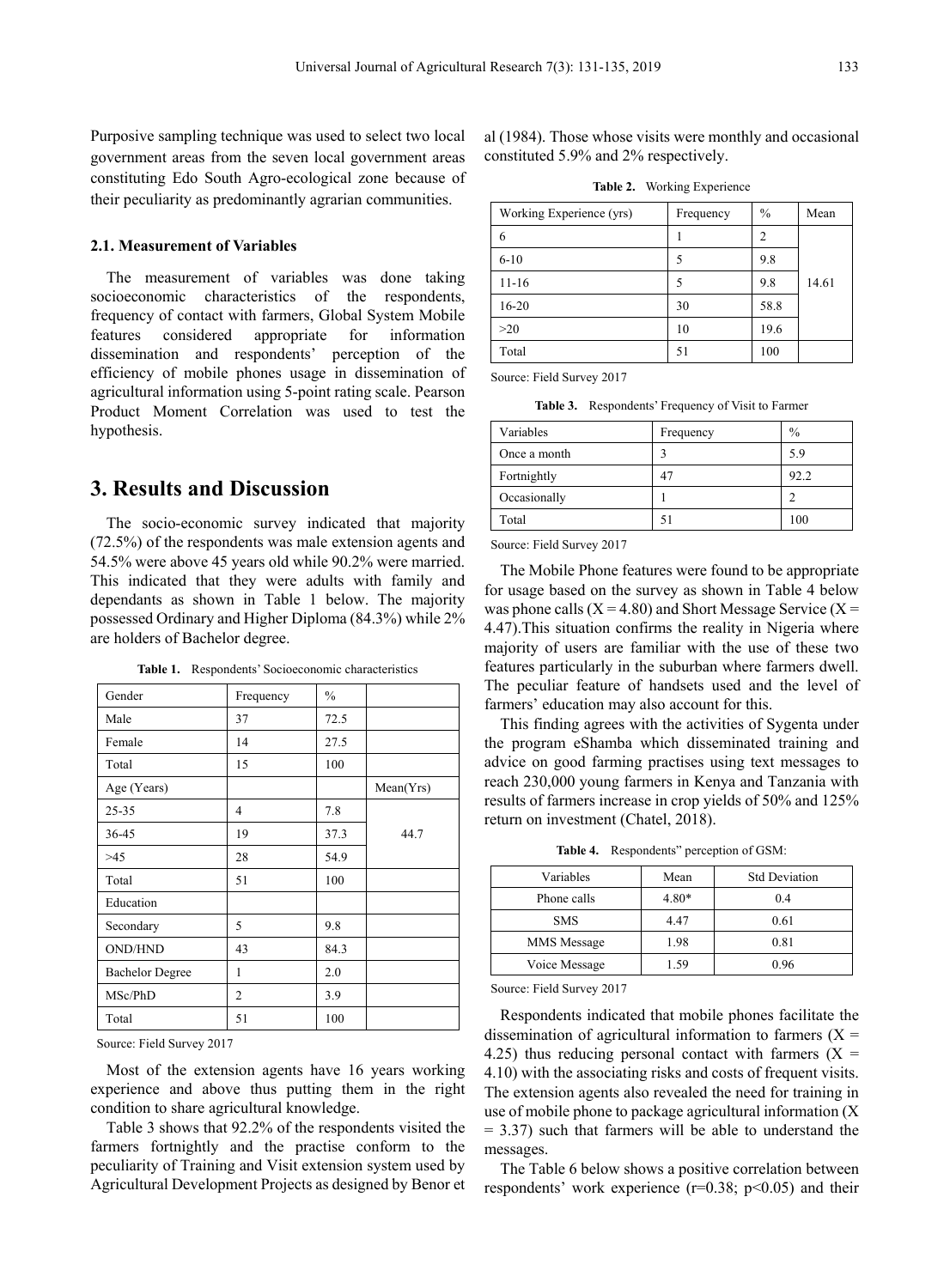perception of mobile phone usage.

Table 5. Respondents' perception of the efficiency of mobile phone usage for agricultural information dissemination

| Perception statement                                                                                | Mean    | Std<br>Deviation |
|-----------------------------------------------------------------------------------------------------|---------|------------------|
| agricultural<br>information<br>Facilitate<br>dissemination                                          | $4.25*$ | 0.74             |
| Reduces personal contact with farmers                                                               | $4.10*$ | 0.92             |
| Misinformation may occur                                                                            | $3.67*$ | 1.01             |
| Extension agents are trained on mobile<br>phone usage                                               | $3.45*$ | 1.38             |
| Farmers understand the messages                                                                     | $3.37*$ | 0.97             |
| Network problem will not limit usage for<br>extension                                               | $3.24*$ | 1.21             |
| Mobile phone can be used to transfer<br>technical<br>and<br>economic<br>agricultural<br>information | $3.14*$ | 1.11             |
| Erratic power supply will not limit usage                                                           | $3.08*$ | 1.16             |
| Information can be sent easily through<br>SMS. MMS, Voice Message                                   | 2.78    | 1.22             |
| Govt policy exist concerning mobile phone<br>usage for information dissemination to<br>farmers      | 2.44    | 1.22             |
| Many farmers can operate mobile phone                                                               | 2.33    | 1.03             |
| Many farmers lack personal mobile phones                                                            | 2.27    | 0.98             |
| Mobile phone network exist in many rural<br>areas                                                   | 2.24    | 1.03             |
| Mobile phones can be misplaced easily by<br>farmers                                                 | 2.08    | 1.18             |
| Mobile<br>phone is not<br>expensive<br>an<br>information dissemination medium                       | 1.25    | 0.44             |

Agreed( Mean > 3.00)

Source: Field Survey 2017

**Table 6.** Relationship between respondents' socioeconomic characteristics and perception of mobile phone usage

| Variable             | Correlation coefficient (r) | P level |
|----------------------|-----------------------------|---------|
| Age                  | $-0.28$                     | 0.846   |
| Gender               | 0.194                       | 0.173   |
| Marital status       | 0.159                       |         |
| Family size          | 0.145                       | 0.312   |
| Education            | 0.049                       | 0.734   |
| Working experience   | $0.384*$                    | 0.005   |
| Contact with farmers | 0.047                       | 0.743   |

Significant at 5% level

Source: Field Survey, 2017

# **4. Conclusions**

This study shows that Mobile phone as a communication device facilitates agricultural information transfer in the area of study as perceived by the extension agents, majority of whom were well experienced in agricultural extension work, had experience of over sixteen years. Majority of the extension agents (90%) visited farmers fortnightly as expected. The use of Mobile phones was perceived as appropriate for transfer of agricultural information using the phone call and Short Message Service (SMS) and this reduced frequency of visits and associated costs and risks involved in movement.

Training and retraining of extension workers to ensure proper coding of messages without distortion become necessary as revealed in the study. It was also discovered that farmers were able to understand the messages relayed through mobile phones since the extension agents were trained professionals and were able to communicate with the farmers in an understandable dialect or language.

# **5. Recommendations**

The use of Mobile phones should be formally integrated as a core communication device in agricultural extension work by all the stakeholders involved in extension farmers linkage to ensure wider outreach per time and cost reduction.

The major telecommunication service providers should be mobilized to install infrastructure in rural settlements with effective control to ensure regularity of network flow.

There should be introduction of training opportunities for farmers and extension agents on the technicalities of using Mobile phones in extension work so as to understand the peculiarities of coding agricultural information.

Software applications suitable for use in emergency cases to meet current needs in agriculture such as climate change and pests/diseases outbreak should be developed.

Though the challenge of network failure may pose a problem, maximum advantage should be taken when the network is good.

# **REFERENCES**

- [1] Adesina, A. A., (2015). Riding the Wave of Reformation. In Technical Centre for Agricultural and Rural Cooperation, Wageningen, The Netherlands.(CTA) Spore No 176 P.7
- [2] Ajala, I., (2005). GIS and GSM Network Monitoring: A Nigerian Case Study" Directions Magazine. Retrived 18/7/2017 fro[m](http://www.directionsmag.com/articles/gis-and-gsm-.network-quality) [http://www.directionsmag.com/articles/gis](http://www.directionsmag.com/articles/gis-and-gsm-.network-quality) [-and-gsm-.network-quality-](http://www.directionsmag.com/articles/gis-and-gsm-.network-quality)monitoring-a-nigerian-case-stu dy/123278
- [3] .Asemah, E. S; Nwammuo A. N. and Adeline, O.A.N., (2017). General Introduction. In Theories and Models of Communication. Jos University Press, Jos, Plateau state, Nigeria. P.1
- [4] Benor, D., Harrison, J. Q. and Baxter, M., (1984). Agricultural Extension: The Training and Visit System. Pub. International Bank for Reconstruction and Development: The World Bank, Washington D.C. P.36